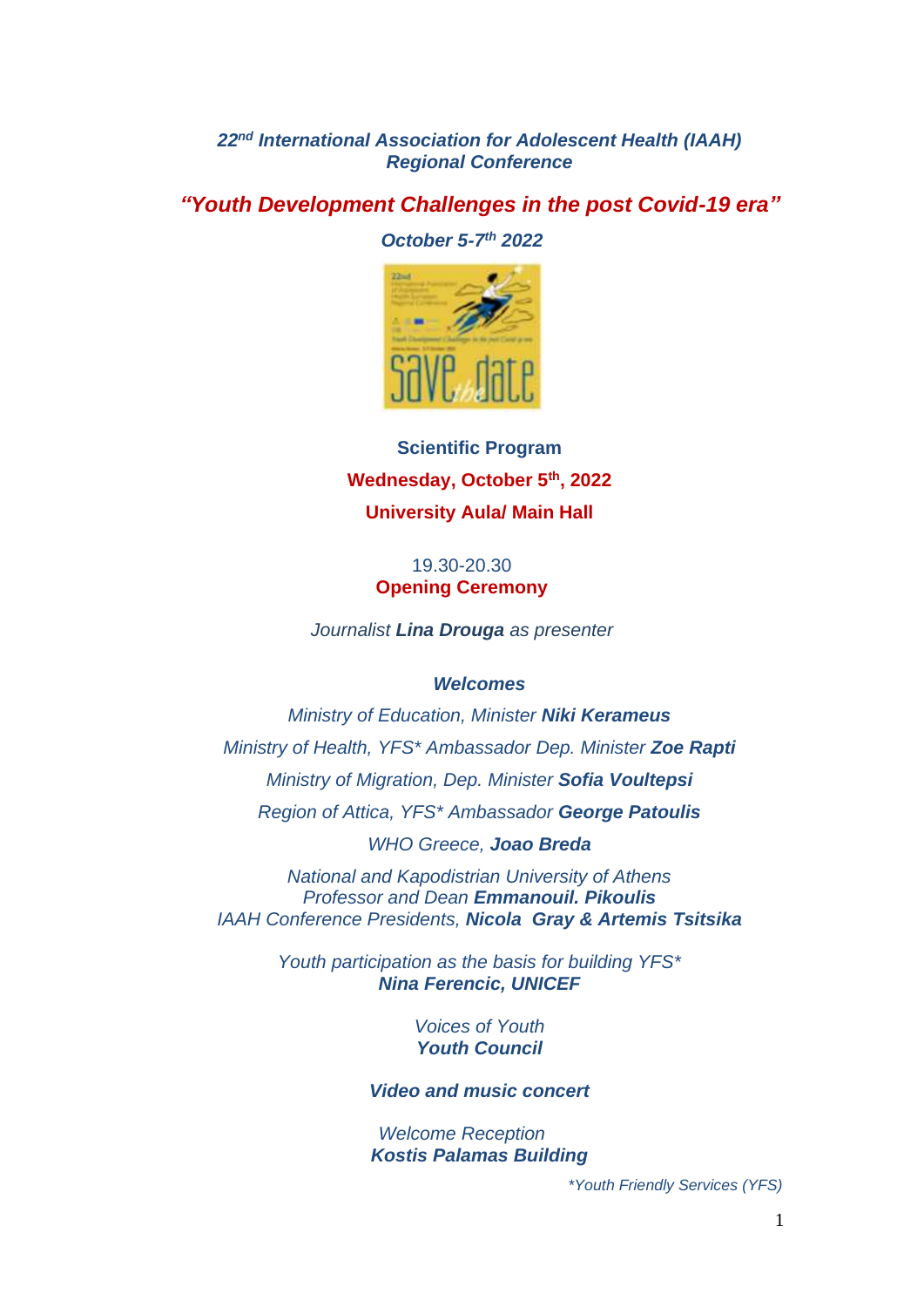## **University Aula/ Main Hall**

### 14.00 -18.00 *Workshop 1 – Euteach Training Workshop*

 Facilitators: *P.A. Michaud, H. Fonseca Communication skills with youth & role plays E. Panagouli, Youth Council Participation*

### **Argyriadis/ Hall A**

14.00 -18.00 *Workshop 2 – Euteach Training Workshop* Facilitators: *N. Gray, K. Boisen Chronic Conditions &Transition services M. Brenner, T. Sergentanis*

## **Kostis Palamas/Hall B** *Workshop 3 – Unesco Training Workshop*

14.00 -18.00 Facilitators: *A. Ilieva, V.Boumba, A.Thirios, Y.Plakhutina Youth empowerment to endure health and wellbeing: a case for youth-led media with participation of young people and youth media E.Turalieva, K.Kabatova, M. Medvedchikova, N.Döring*

14.00 -18.00 *Workshop 4 - Euteach Training Workshop (Venue to be announced)* Facilitators: *E. Godeau, S Stronski School environment promoting health* 

## 14.00 -18.00 *Workshop 5 - - Euteach Training Workshop*

 *(Venue to be announced)* Facilitators: *P-A. Michaud, K. Boisen Applying an ethical framework and assessing adolescent's autonomous decision making* 

### *Please check details about the workshops at the end of the programme*

19.30-20.30 **Opening Ceremony** *University of Athens Building*

> **Welcome Reception** *Kostis Palamas Building*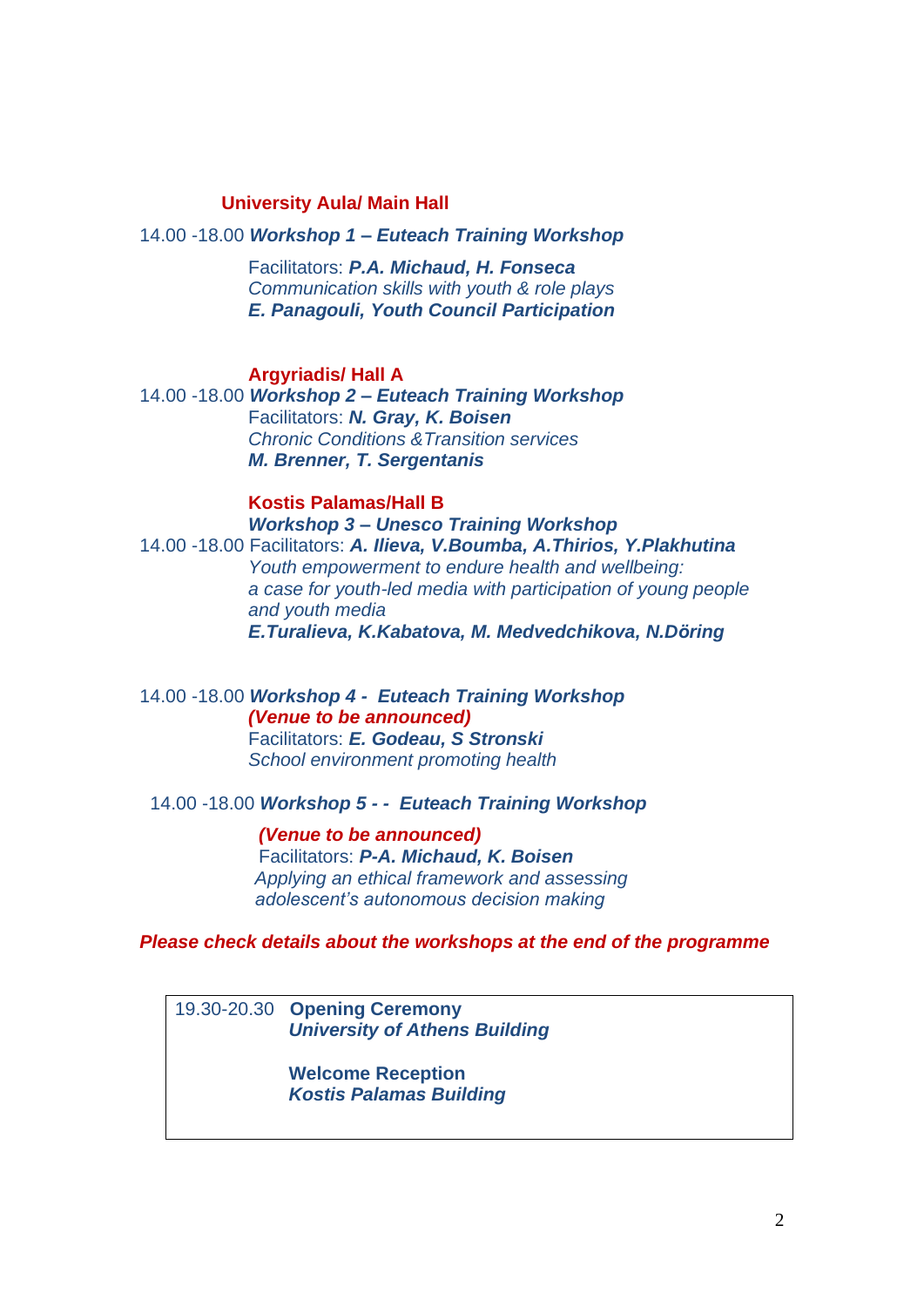## **Thursday, October 6th, 2022**

### **University Aula/ Main Hall**

- *09.00 -10.00 Plenary Lecture 1* Chairs: *N. Gray, A. Tsitsika Adolescent Health: what we know and what to expect… R. Viner*
- *10.00 -10.30 Coffee Break*
- *10.30 -12.30 Symposium 1* *Migrant and Refugee adolescents: how do we respond?* Chairs: *P.A Michaud, Em. Pikoulis - Overview of adolescent migration flow in Europe*
	- *H. Moskoff*
	- *- How do we respond to the health care needs of migrant and refugee adolescents? E.Riza*
	- *- Improving the resilience for and with refugee adolescents: experiences from the Balkans, Italy and Africa Improving resilience* 
		- *A. Georgalis and R. Thomson*

*12.30 -13.00 Lecture 1*

Chairs: *P. Lagiou, C. Spiliopoulou Why do adolescents die? Main causes of youth death and ways to prevent D.E. Greydanus*

*13.00 -13.30 Lecture 2* Chairs: *E. Deligeoroglou, M. Tsolia HPV prevention worldwide T. Agorastos*

 *Youth Council Participation*

- *13.30 -15.00* **Lunch Break**
- *15.00 -16.00 Plenary Lecture 2* Chairs: *D.E.Greydanus, C. Papageorgiou The Concurrent and Future Effects of Covid-19 related Stress G.P. Chrousos*
- *16.00 -18.00 Symposium 2* Chairs: *G.Mastorakos, K. Karavanaki Chronic conditions in adolescence: recent advances in Management and health care Novel Therapies for Adolescent Chronic Diseases F. Bacopoulou*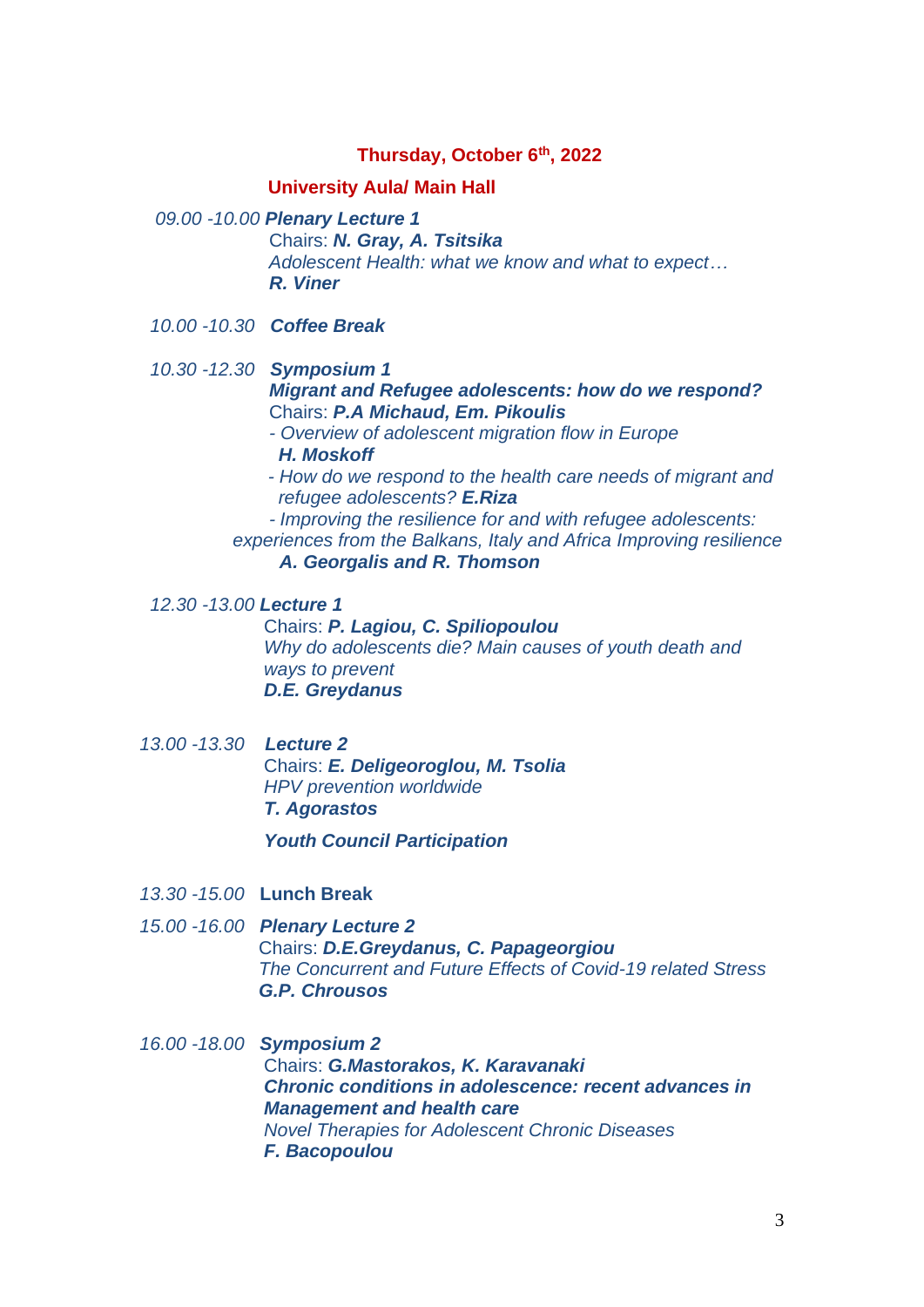*Holistic health care- meeting all needs M. Brenner Transition Services : challenges and gained experience K. Boisen Discussion with youth*

*18.00 -19.00 Oral Presentations 1* Presidents: *G. Vartzelis, Cl. Richardson*

## **Argyriadis / Hall Α**

- *10.30 -11.30 Oral Presentations 2* Presidents: *V. Benetou, Ι. Mourouzis*
- *11.30 -12.00 Lecture 3* Chairs: *N. Skenteris, T. Dardavesis War crisis in Ukraine and public health concerns* *T. Psaltopoulou*
- *12.00 -13.30 Round Table 1* Chairs: *F.Bacopoulou, C. Lionis* **Specific health problems in adolescence**  *Substance abuse epidemiology-the HSBC study A. Kokkevi HIV infection and hepatitis viruses in youth D. Paraskevis Acne and dermatological concerns - psychodermatology A. Tsaraklis Adolescent Gynecomastia E. Vlachopapadopoulou*
- *13.30 -15.00* **Lunch Break**
- *16.00 -18.00 Round Table 2*

 Chairs : *J.Breda, A. Hatzis* **Primary Health Care concerning youth** *Developing Youth Friendly Services in the Community V. Baltag Primary Health Care Guidelines for professionals J. Breda Community Based Health Programs A. Tsitsika*

*18.00 -19.00 Poster Presentations 1* Presidents: *A. Stavridou, M. Koukouvitaki*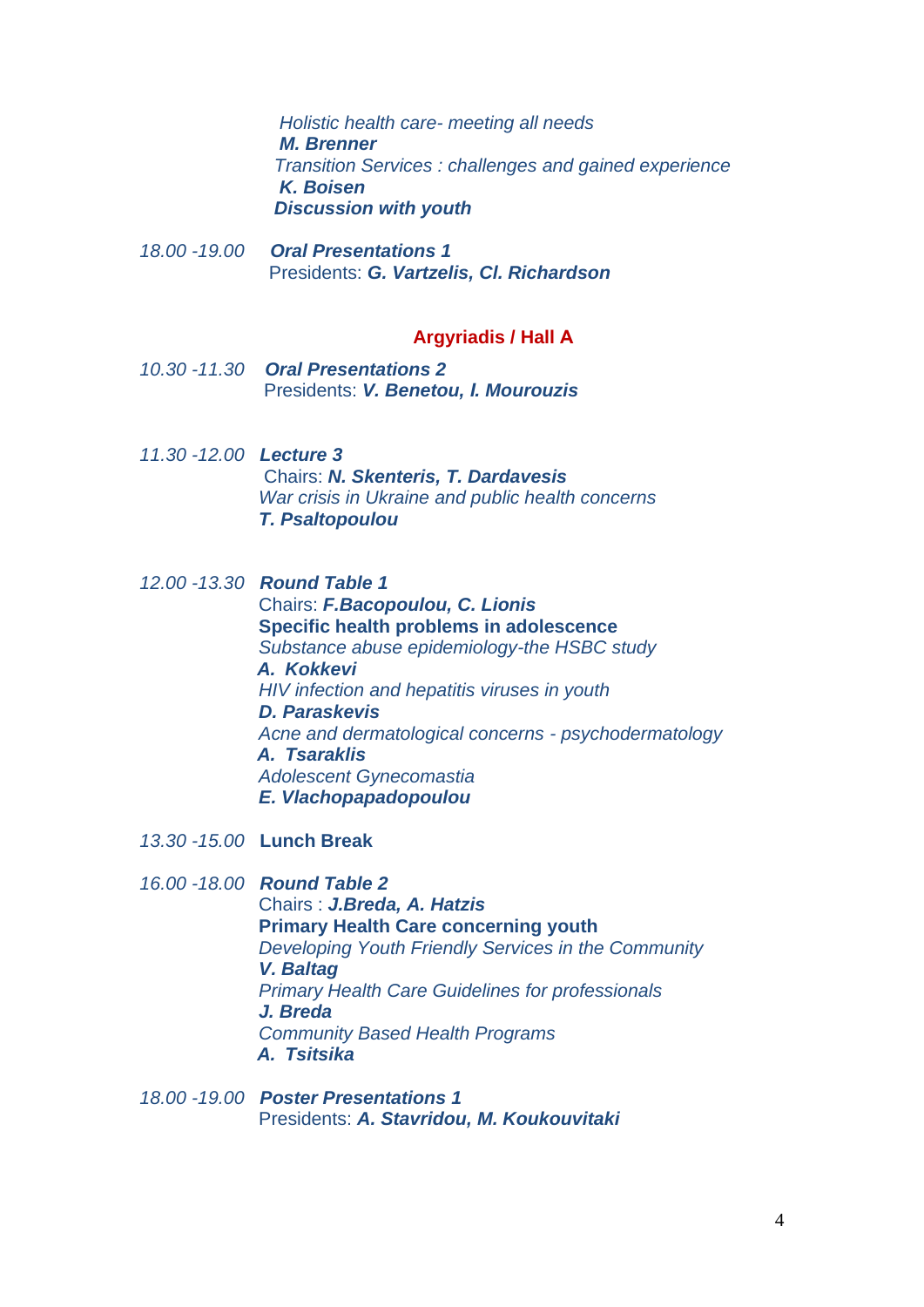## **Kostis Palamas/ Hall Β**

15<sup>th</sup> STATE OF THE ART Adolescent Health/Congress *Greek Society of Adolescent Medicine* (G.S.A.M.)

*10.30 -12.00 Symposium 3*

Chairs : *T. Yepoyan, D. Jourdan Schooling, health|sexuality education and COVID-19: lessons learnt and ways forward*

 *Learning experience of students during pandemic from their perspective*

 *C. Kirsch* 

*Health/sexuality education and sexual and reproductive health service during and after pandemic*

## *E. Panagouli*

 *Impact of school closures on learners physical and mental health*

 *E. Scott*

## *12.00 -13.30 Round Table 3 School Nursing*

### *Creating and Promoting a healthy school environment Chairs: V. Louvari, T. Polykandriotis*

*«Learning method of childhood diabetes through electronic devices»,*

#### *C. Kotsani.*

*«Evaluation of pupils' knowledge o kidneys health»,* 

## *T. Vassilikopoulos.*

*«The management of epilepsy in schools: The role of school nurses in delivering knowledge to students and school staff»,* 

## *T. Koutsoupis.*

*«Teaching first aids program in primary schools: The School health project experience»,* 

#### *T. Polykandriotis.*

*«Health promotion in schools: An olistic innovative strategy in primary schools»,* 

## *S. Psarouli.*

- *13.30 -15.00* **Lunch Break**
- *16.00 -17.00* **Sponsored Debate**

### *17.00 -17.30 Lecture 4*

Chairs: *E. Charmandari, P. Papaggelopoulos Behavioral Aspects of Sports Medicine D.E. Greydanus*

*17.30- 19.00* **Sponsored Round Table**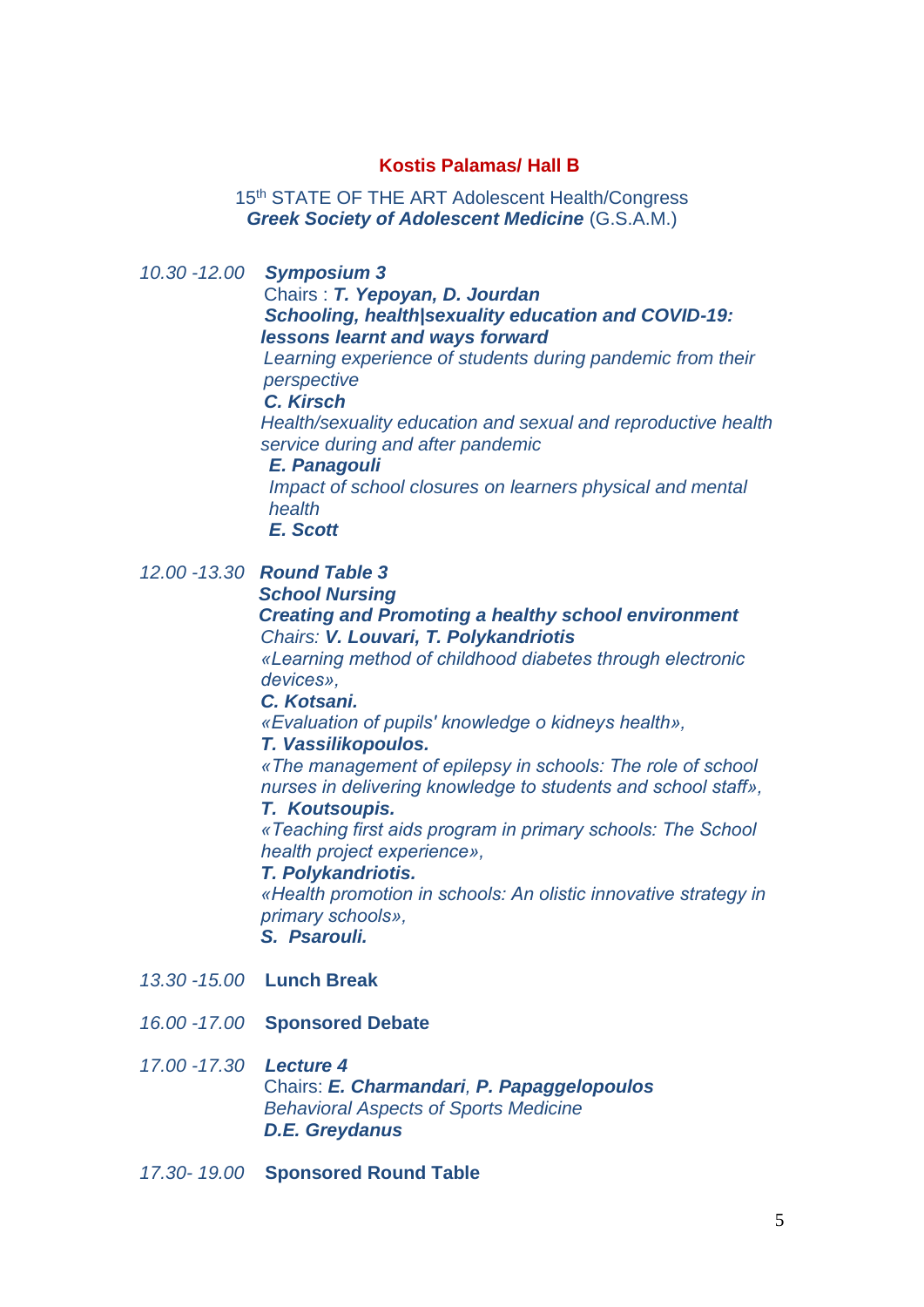## **Friday, October 7 th, 2022**

### **University Aula/ Main Hall**

*09.00 -10.00 Plenary Lecture 3*

Chairs: *V. Baltag, A. Tsouros School health during the pandemic and the role of WHO M. Weber*

- *10.00 -10.30 Coffee Break*
- *10.30 -12.30**Symposium 4* *Mental Health issues in the post covid-19 era* Chairs: *N. Ferencic, N. Stefanis Self-harm and suicidal behavior: clinical approach & responses PA.Michaud, Anxiety symptoms and somatization A.S.Antoniou Youth participation as a way to improve mental health G. Lesco Discussion with youth*

 *12.30 -13.00 Lecture 5* Chairs: *T. Psaltopoulou, N. Thomaidis, Climate change in the globe : long term effects and potential solutions T. Sergentanis*

- *13.00 -13.30 Sponsored Lecture*
- *13.30 -15.00* **Lunch Break**
- *15.00 -16.00 Plenary Lecture 4* Chairs: *A. Lymperaki, D. Boumpas Health inequalities in a time of crisis J. Klein*, *Sir M.* **Marmot**

#### *16.00 -18.00* **Symposium 4**

Chairs: *M. Meimaris*, *T. Yepoyan Adolescents: violence and trauma. How to prevent, respond and support Violence, bullying and cyberbullying: scope, impact and response C.Cornu LGBT rights as human rights E. Karamagioli Sexual violence and assault Ch. Iliopoulou Can art help reduce violence and bullying? A.Ilieva*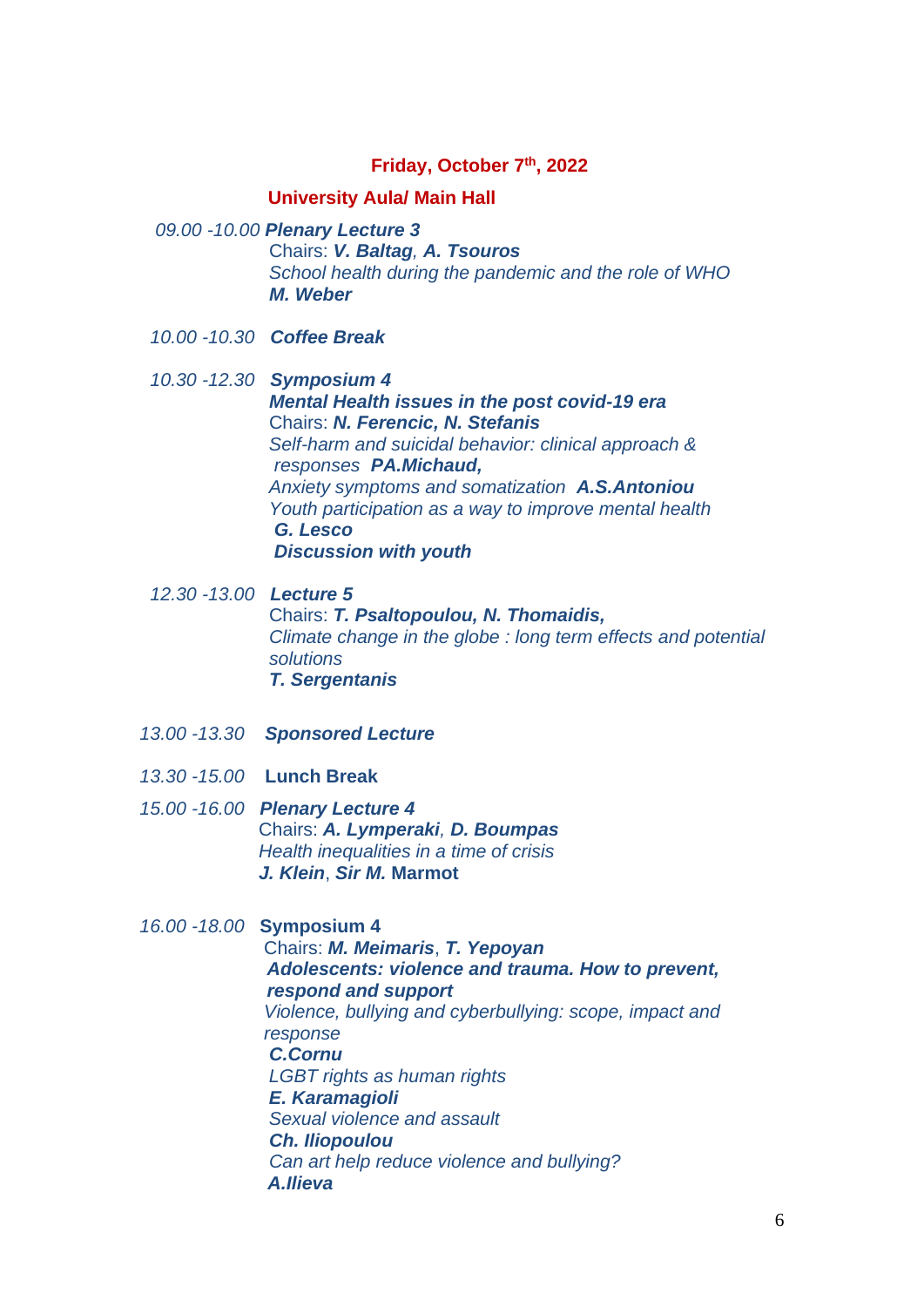#### *Discussion with youth*

*18.00 -19.00* **Oral Presentations 3** Presidents: *E. Tsekoura, H. Tzavara*

## **Argyriadis / Hall Α**

- *10.30 -11.30* **Oral Presentations 4** Presidents: *A. Kalokairinou, P. Stavrou*
- *11.30 -12.00 Lecture 6* Chairs: *T. Zaoutis, R. Viner The Covid-19 virus infection health burden & future patterns* *G. Magiorkinis*
- *12.00 -13.30 Round Table 4* Chairs: *A.Galli-Tsimopoulou, Em. Roilidis High morbidity conditions in adolescence Eating Disorders A.Galli-Tsinopoulou Youth with Cancer Em. Hatzipantelis Chronic abdominal pain D. Philipou*
- *13.30 -15.00* **Lunch Break**
- *16.00 -18.00 Round Table 5* Chairs: *N. Vlachos, G. Creatsas Sexual development and health* *Contraception choices F. Bacopoulou Adolescent Pregnancy P. Christopoulos Sexually transmited diseases A. Tsaraklis*

 *Discussion with youth*

*18.00 -19.00* **Poster Presentations 2** Presidents: *S. Michaleas*, *A. Pardalis*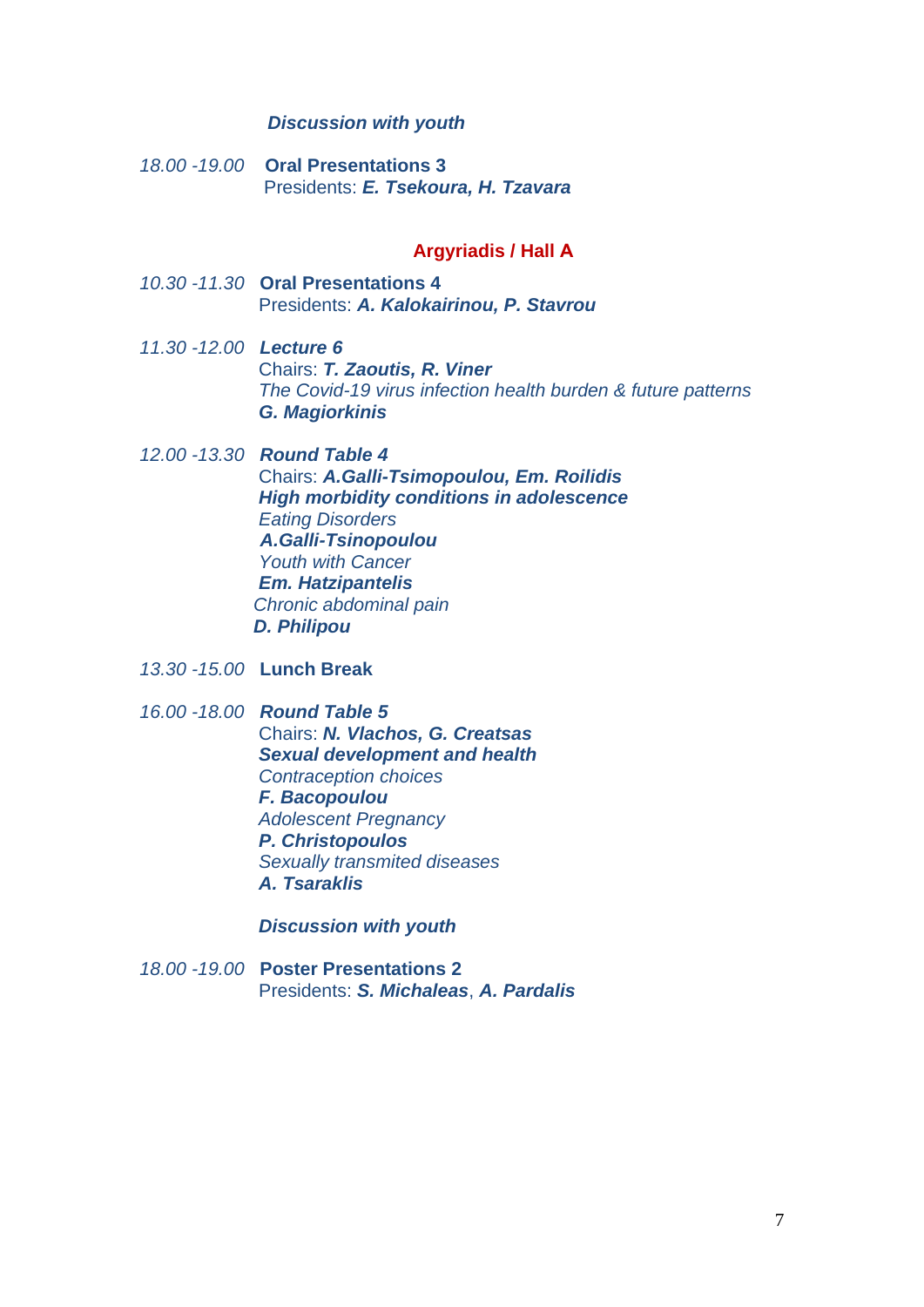### **Kostis Palamas/ Hall Β**

15<sup>th</sup> STATE OF THE ART Adolescent Health/Congress *Greek Society of Adolescent Medicine* (G.S.A.M.)

*10.30 -12.00 Round Table 6* Chairs: *F. Polichroni*, *S. Papadakou Developmental challenges ADHD: interventions and career choices Em. Tsalamanios Autism spectrum disorders L. Athanasopoulou Parenting needs for youth with developmental challenges P. Papadopoulou & E.Tzila*

*12.00 -13.30 Round Table 7 Public Health Interventions aiming to youth wellness Chair: A. Barbouni, A. Lagiou Participatory approach in school-based health promotion* interventions. *E. Sakellari. Vaccination coverage, according to the National Immunization Schedule, among undergraduate students*. *E. Andrie Borderline Personality Disorders in Adolescents and Young Adults. C. Vavanou*

- *13.30 -15.00* **Lunch Break**
- *16.0 -17.00* **Youth Debate**  *Is the impact of social media on teenagers positive or negative?*
- *17.00 -17.30* **Lecture 7** Chairs*: C. Dalla*, *L. Markaki Women leadership and barriers (direct and indirect) M. Pagoni*
- *17.30 -18.00* **Lecture 8** Chairs: *A.Costa, D.Mylonaki Young women's health : a dedicated setting in Cyprus M. Kaelides*
- *18.00- 19.00* **HACKATHON SELMA** *annual youth contest (dedicated to climate change)*
- *19.00-20.00 Closing Ceremony-Awards*
- *21.00 Gala Dinner*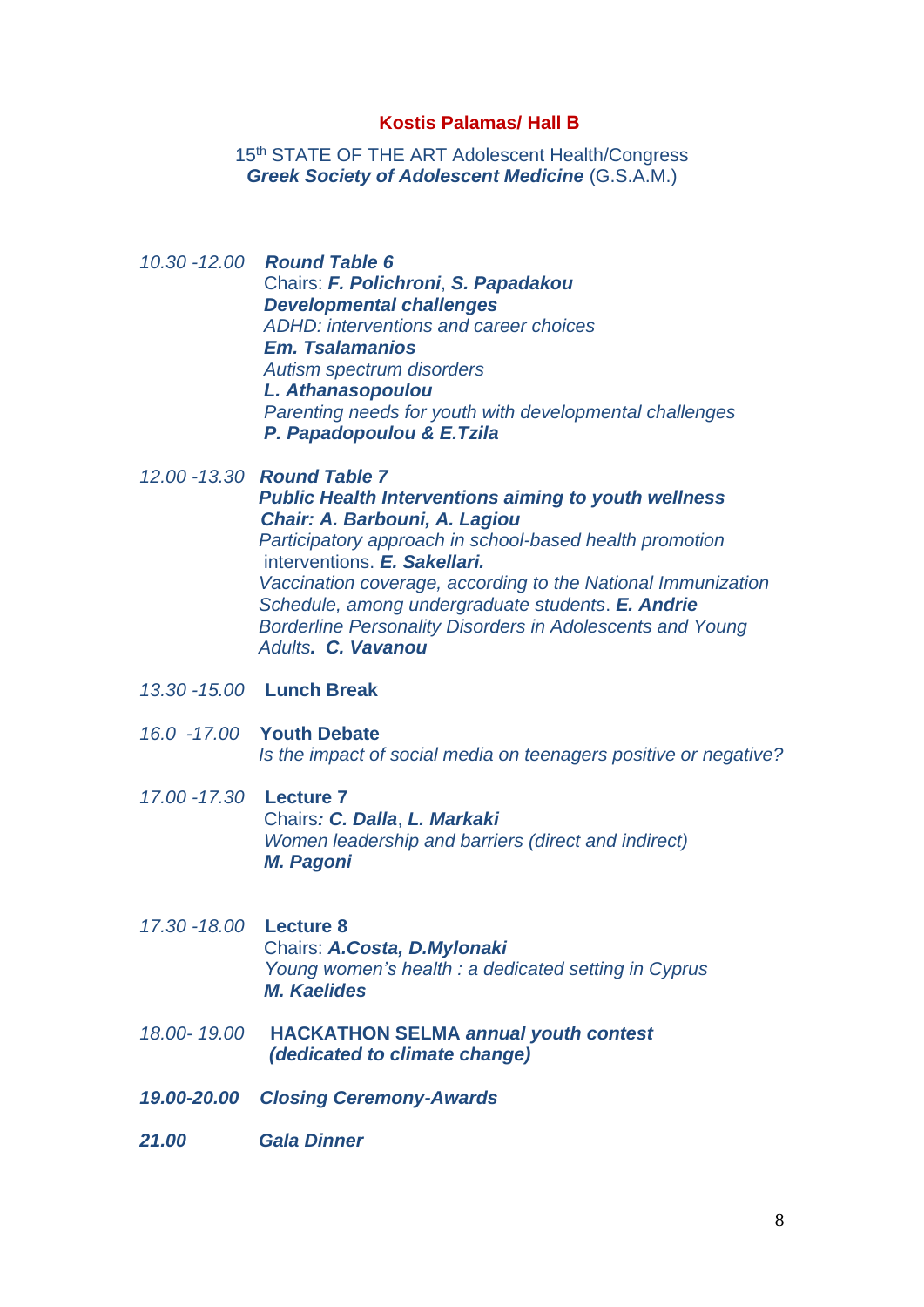# *EUTEACH AND UNESCO TRAINING WORKSHOPS (Nb. 1, 2, 3, 4, 5)*

*As part of the congress, the faculties of the Euteach teaching program [\(www.euteach.com\)](http://www.euteach.com/) and UNESCO organize five training workshops for health professionals who want to improve their knowledge and skills in adolescent medicine and health (Euteach workshops 1,2,4 & 5 and Unesco workshop 3).. These highly interactive workshops cover various health topics and how to respond, taking into account the specific needs of adolescents. The participation is limited to 30 health professionals and is free. The five areas that will be covered are:*

- *How to improve your communication skills with adolescents*
- *How to handle the follow-up of adolescent with chronic conditions, including transition*
- *How to empower youth towards wellbeing through youth led media*
- *How can schools become health promoting*
- *How to address situations that carry ethical concerns and dilemmas*

*The participation to the workshops is free of charge, but participants need to register and acceptance will be made according to the order of subscription. Certificates of participation will be provided from Euteach and UNESCO.*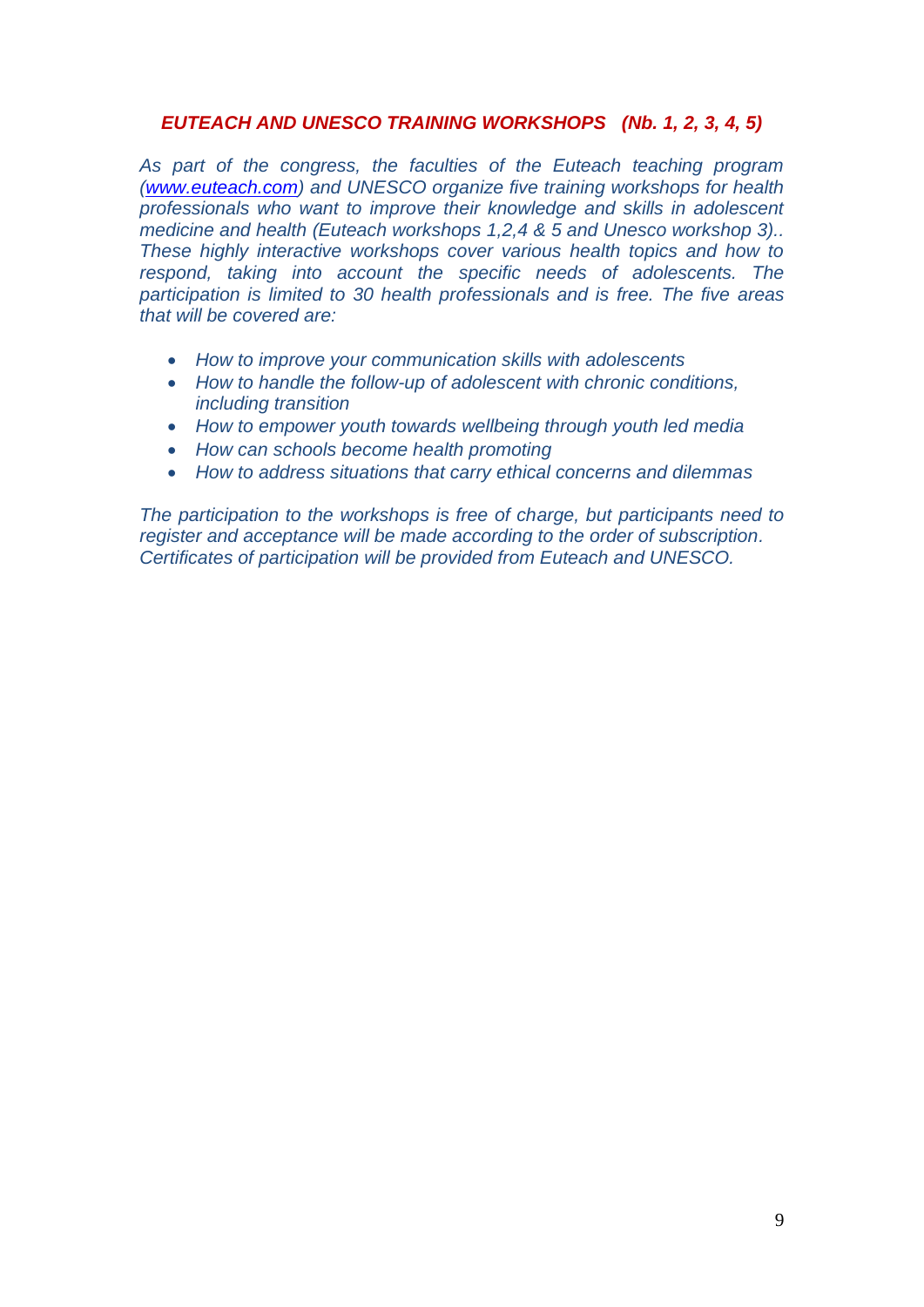# **Chairs and Speakers**

#### **Theodoros Agorastos**

*Professor Emeritus of Obstetrics and Gynecology Aristotle University of Thessaloniki President of Hellenic HPV society- Greece*

### **Elisabeth Andrie**

*MD, PhD, Pediatrician, Acad. Fellow, Department of Public and Community Health School of Public Health, University of West Attica MSc "Strategies of Developmental and Adolescent Health"*

### **Alexandros-Stamatios Antoniou**

*Professor of Psychology Chair of the MSc "Special Education and Training" National and Kapodistrian University of Athens - Greece*

### **Lillian Athanasopoulou**

*Child-Adolescent Psychiatrist Scientific Head of the Medical-Pedagogical Center General Hospital "G. PAPANIKOLAOU" ,Thessaloniki, Greece* 

## **Flora Bacopoulou**

*Assoc. Professor of Pediatrics-Adolescent Medicine, Head of Center for Adolescent Medicine, UNESCO Chair in Adolescent Health Care, 1 st Dpt of Pediatrics, School of Medicine, National and Kapodistrian University of Athens, Aghia Sophia Children's Hospital, Greece Head of Health Technology Assessment (HTA) Committee, Greek Ministry of Health*

### **Valentina Baltag**

*Unit Head, Adolescent and Young Adult Health, Department of Maternal, Newborn, Child & Adolescent Health & Ageing, World Health Organization*

## **Anastasia Barbouni**

*Pediatrician Msc, PhD, Professor of Public Health, University of West Attica, Athens - Greece*

#### **Vassiliki Benetou**

*Pediatrician, Professor of Hygiene and Epidemiology, Department of Hygiene, Epidemiology and Medical Statistics, School of Medicine, National and Kapodistrian University of Athens (NKUA), Greece.*

## **Kirsten Boisen**

*MD PhD Pediatrics Copenhagen University Hospital*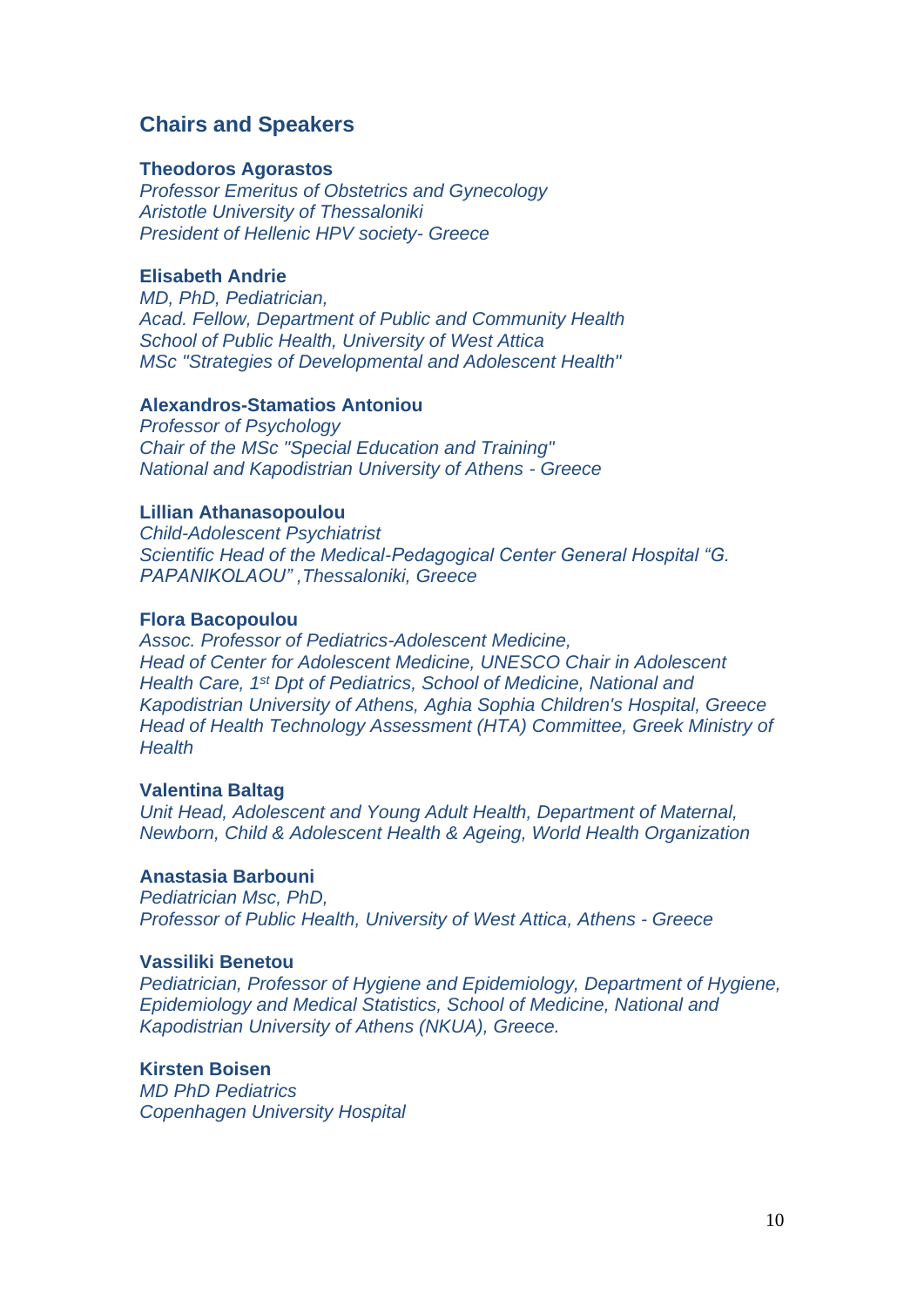### **Vasiliki Boumpa**

*Clinical Psychologist, MSc MSc "Developmental and Adolescent Health Strategies" PhD Candidate of School of Medicine National and Kapodistrian University of Athens* 

### **Dimitriοs Boumbas**

*Professor of Rheumatology –Internal Medicine, School of Medicine, National and Kapodistrian University of Athens Greece Head of the Dpt of Internal Medicine -, Attikon Hospital, Athens Greece IIBEAA Researcher President of the Athens Medical Society*

## **Dr Joao Breda**

*PhD MPH MBA Head, WHO Athens Quality of Care and Patient Safety Office & Special Adviser for the Regional Director Division of Country Health Policies and Systems WHO Greece*

## **Maria Brenner**

*Full Professor of Children's Nursing, School of Nursing, Midwifery & Health Systems, University College Dublin*

### **Evangelia Charmandari**

*MD, MSc, PhD, MRCP(UK), CCST(UK) Professor of Pediatrics – Pediatric and Adolescent Endocrinology National and Kapodistrian University of Athens School of Medicine 1 st Dpt of Pediatrics, 'Aghia Sophia' Children's Hospital*

#### **Panagiotis Christopoulos**

*Assis. Professor of Adolescent Gynecology 2nd Obstetrics and Gynecology Clinic - National and Kapodistrian University of Athens School of Medicine "Aretaion" University Hospital of Athens-Greece*

### **George P. Chrousos**

*Professor Emeritus of Pediatrics - Endocrinology Holder UNESCO Chair in Adolescent Health Care, 1st Dpt of Pediatrics, School of Medicine, National and Kapodistrian University of Athens-Greece*

### **Christophe Cornu**

*Senior Programme Specialist & Team Leader, Section for Health & Education, UNESCO*

### **Alberto Costa**

*CEO of the European School of Oncology Scientific Advisor of the Breast Unit of the Italian speaking region of Switzerland Clinical Director of the breast cancer center Multimedica*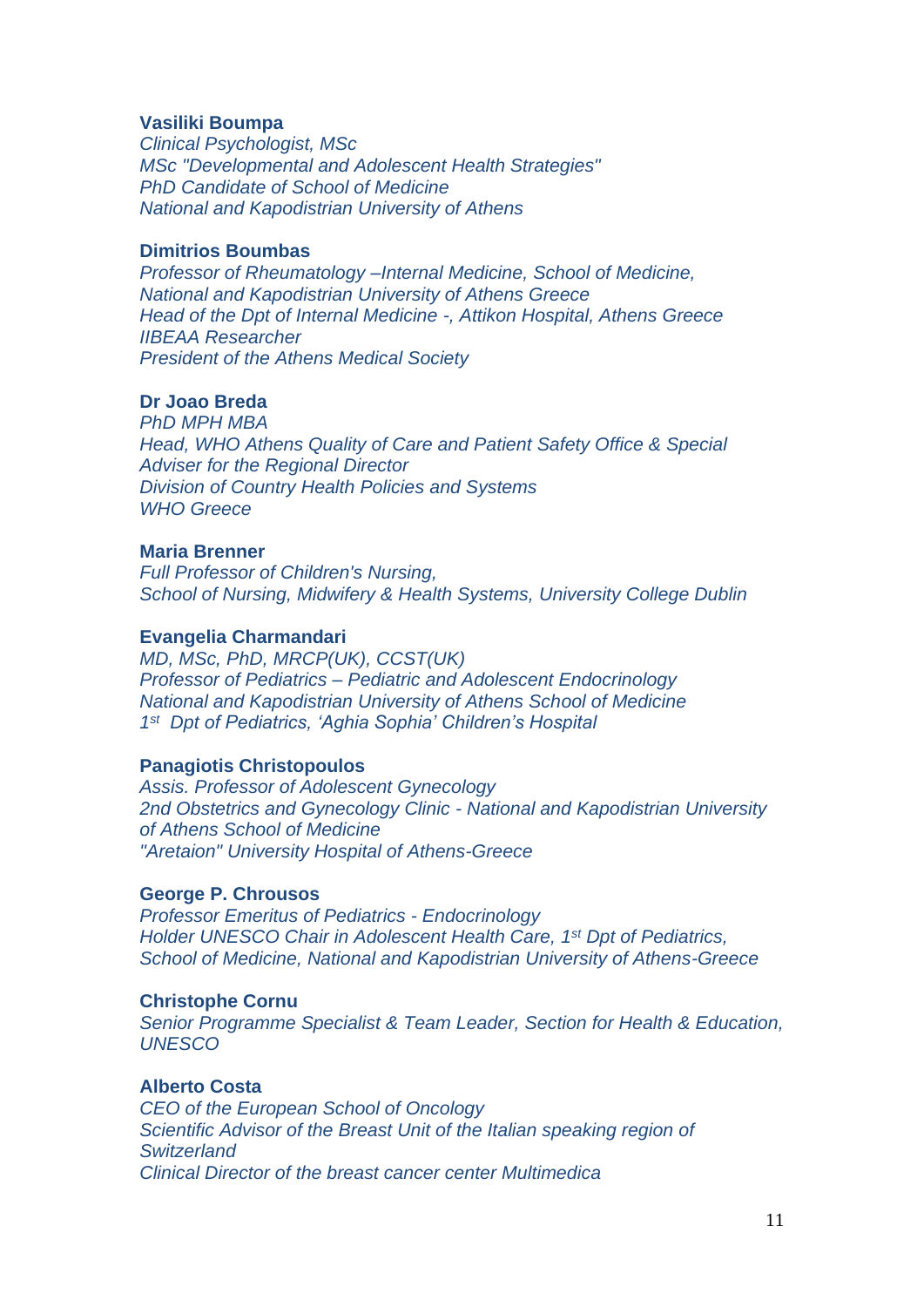### **George Creatsas**

*Professor Emeritus of Obstetrics and Gynecology School of Medicine, National and Kapodistrian University of Athens-Greece*

### **Christina Dalla**

*Assoc. Professor of Pharmacology, Medical School, National and Kapodistrian University of Athens-Greece Deputy Chairman of the Gender Equality Committee of National and Kapodistrian University of Athens-Greece*

### **Theodoros Dardavesis**

*Professor of Hygiene and Social Medicine Laboratory of Hygiene, Social & Preventive Medicine and Medical Statistics Department of Medicine Dean of Health Science of Aristotle University of Thessaloniki.*

### **Efthymios Deligeoroglou**

*MD, PhD, Professor Emeritus of Obstetrics & Gynecology, Pediatric & Adolescent Gynecology, Athens University, Medical School, President of the "Hellenic Society of Gynecological Endocrinology"*

## **Nina Ferencic**

*Senior Adviser on YP Health and Development, UNICEF*

#### **Dimitrios Filippou**

*General Surgeon, Assis. Professor of Anatomy, School of Medicine, National and Kapodistrian University of Athens-Greece President of the National Organization for Medicines of Greece*

### **Helena Fonseca**

*Professor in Paediatrics Head of the Adolescent Medicine Division, Department of Paediatrics Head of the Paediatric Obesity Clinic, Department of Paediatric Hospital de Santa Maria/Faculdade de Medicina da Universidade de Lisboa (Portugal)*

#### **Asimina Galli-Tsinopoulou**

*Professor in Paediatrics - Paediatric Endocrinology, School of Medicine, Faculty of Health Sciences, Aristotle University of Thessaloniki, Greece Head of 2nd Department of Paediatrics, School of Medicine, Faculty of Health Sciences, Aristotle University of Thessaloniki, Greece at AHEPA University General Hospital*

*ECTS Coordinator of the Erasmus Programme for incoming medical students, School of Medicine, Faculty of Medicine, Faculty of Health Sciences, Aristotle University of Thessaloniki, Greece*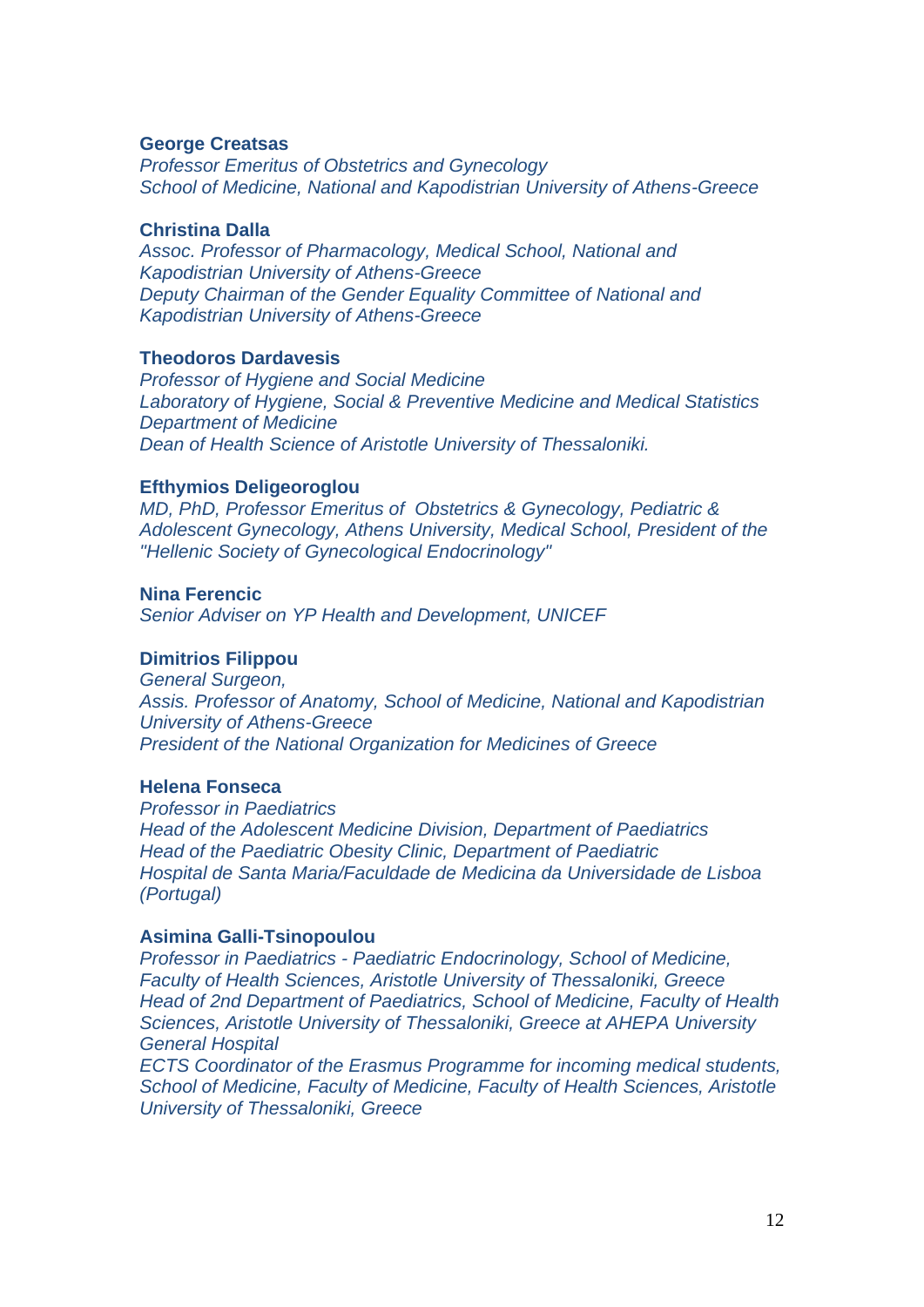### **Alexios Georgalis**

*International Consultant to the United Nations, Youth Policy/HealthExpert. PhD cand. Social and Environmental Psychology, Department of Psychology, National and Kapodistrian University of Athens.*

## **Emmanuelle Godeau**

*MD, PhD Lecturer at Ecole des hautes études en santé publique, France*

### **Nicola Gray**

*International Association for Adolescent Health, Vice President-European Region*

#### **Donald E. Greydanus**

*Doctor Honoris Causa (Athens) Professor and Founding Chair Department of Pediatric and Adolescent Medicine, Western Michigan University Homer Stryker M.D. School of Medicine, Kalamazoo, Michigan, United States of America, Mayo Clinic Distinguished Alumnus*

#### **Emmanouel Hatzipantelis**

*Assoc. Professor in Pediatrics & Pediatric Hematology-Oncology Head of Children's & Adolescent's Hematology-Oncology Unit, 2nd Department of Paediatrics, School of Medicine, Faculty of Health Sciences, Aristotle University of Thessaloniki, Greece at AHEPA University General Hospital*

### **Anastasios Hatzis**

*Pediatrician - Intensive Care Specialist Former Director of the Children's ICU of the Children's Hospital "Agia Sofia" Former President of EOM & Member of the Board of the Mesical Society of Athens - Scientific Advisor EODY*

#### **Alexandra Ilieva**

*MA, Digital Media Project Coordinator UNESCO Institute for information technologies in education (IITE)*

## **Chrysoula Iliopoulou**

*MSW / MEd, Psychotherapist, Clinical Sexologist, Member of the Scientific group of "All about Sex" section, we-knowhow.gr youth to youth platform*

## **Didier Jourdan**

*Chair holder of the UNESCO Chair "Global Health & Education" Full Professor at INSPE Clermont-Auvergne*

### **Karlygash Kabatova**

*MBA, MHS, Researcher, founder of Uyat.emes.kz youth media*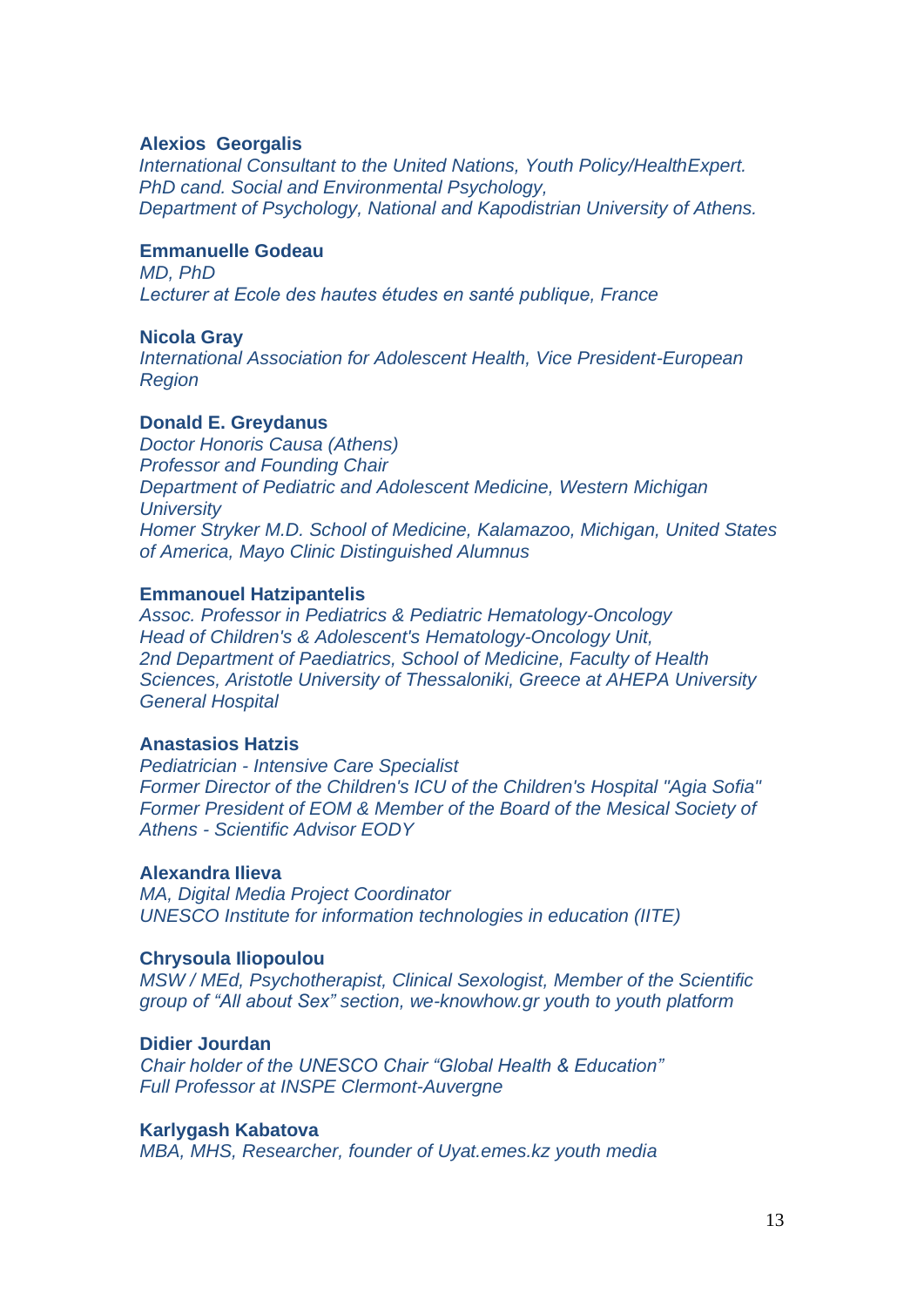## **Michalis Kaelides**

*General/Breast Surgeon President of the Cyprus Surgical Society Member of the National Committee for Cancer Co-founder of the Breast Center of Cyprus*

#### **Athina Kalokairinou**

*Professor of Community Nursing National and Kapodistrian University of Athens, Greece*

#### **Evika Karamagioli**

*Jurist, Scientific Associate, MSc programme "Global Health – Disaster Medicine", School of Medicine, National and Kapodistrian University of Athens (NKUA)-Greece*

#### **Kyriaki Karavanaki**

*Professor of Pediatrics and Pediatric Endocrinology,Head of the Diabetes and Metabolism Unit, 2nd Department to Pediatrics, National and Kapodistrian University of Athens,Greece.*

### **Claudine Kirsch**

*Assoc. Professor, Faculty of Humanities, Education and Social Sciences, University of Luxembourg*

## **Jonathan Klein**

*President, IAAH; The Savithri and Samuel Raj Professor of Pediatrics and Executive vice head of the Department of Pediatrics at the University of Illinois Chicago (UIC) College of Medicine, USA*

## **Anna Kokkevi**

*Professor Emeritus of Psychiatry National and Kapodistrian University of Athens-Greece*

#### **Constantia Kotsani**

*R.N., MSc in diabetes mellitus, Gerontology Coordinator Community Nursing Clinical Trainer, University General Hospital of Thessaloniki «AXEPA».*

## **Maria Koukouvitaki**

*Pediatrician MSc "Strategies of Developmental and Adolescent Health", School of Medicine, National and Kapodistrian University of Athens , Greece*

#### **Theodoros Koutsoupis**

*R.N., MSc "Mental Health" , PgDip (Ed), Adult Educator, School Nurse, Primary School of Agias Triadas, Primary Education of Eastern Thessaloniki*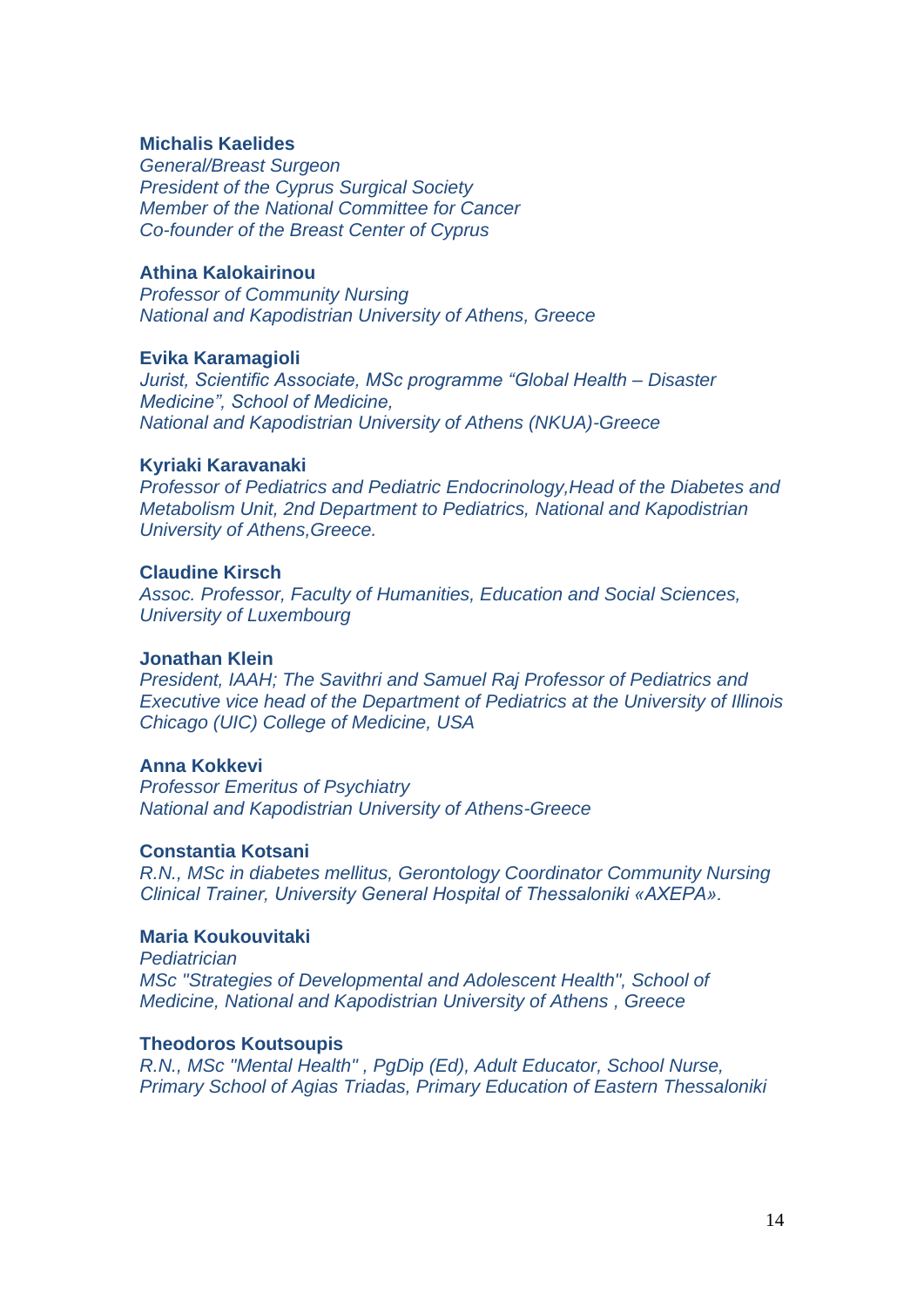### **Areti Lagiou**

*Professor of Epidemiology, Disease Prevention and Public Health Head of the Laboratory of Hygiene and Epidemiology, and Chair of the Department of Public and Community Health University of West Attica*

#### **Pagona Lagiou**

*Professor and Chair, Dpt. of Hygiene, Epidemiology and Medical Statistics, School of Medicine - National and Kapodistrian University of Athens Adjunct Professor of Epidemiology Harvard T. H. Chan School of Public Health*

#### **Galina Lesco**

*Head of National Resource Centre for Youth-Friendly Health Services, NEOVITA Health for Youth Association – Moldova*

### **Christos Lionis**

*Professor of General Practice and Primary Health Care at the School of Medicine, University of Crete Head of the Clinic of Social and Family Medicine at the School of Medicine, University of Crete*

### **Vasiliki Louvari**

*R.N., MSc Health Units' Management, Postgraduate educator of children with diabetes & their family, certified adult educator, General Hospital of Messolonghi* 

#### **Antigoni Lymperaki**

*Professor of Economics, Panteion University, SHARE Research Officer for Greece*

#### **Lilian Markaki**

*Psychiatrist Member of the Board of Hellenic Psychiatric Society & Medical Association of Athens, Greek Society for Adolescent Mdicine/Health*

### **Gikas Magiorkinis**

*Assist. Professor of Hygiene and epidemiology Dpt of Hygiene, Epidemiology and Medical Statistics, School of Medicine, National and Kapodistrian University of Athens Visiting Professor, University of Cagliari*

#### **Sir Michael Marmot**

*Professor of Epidemiology at University College London, Director of the UCL Institute of Health Equity-UK*

### **George Mastorakos**

*Professor of Endocrinology Second Department of Obstetrics and Gynecology, Aretaieion Hospital, National and Kapodistrian University of Athens, School of Medicine*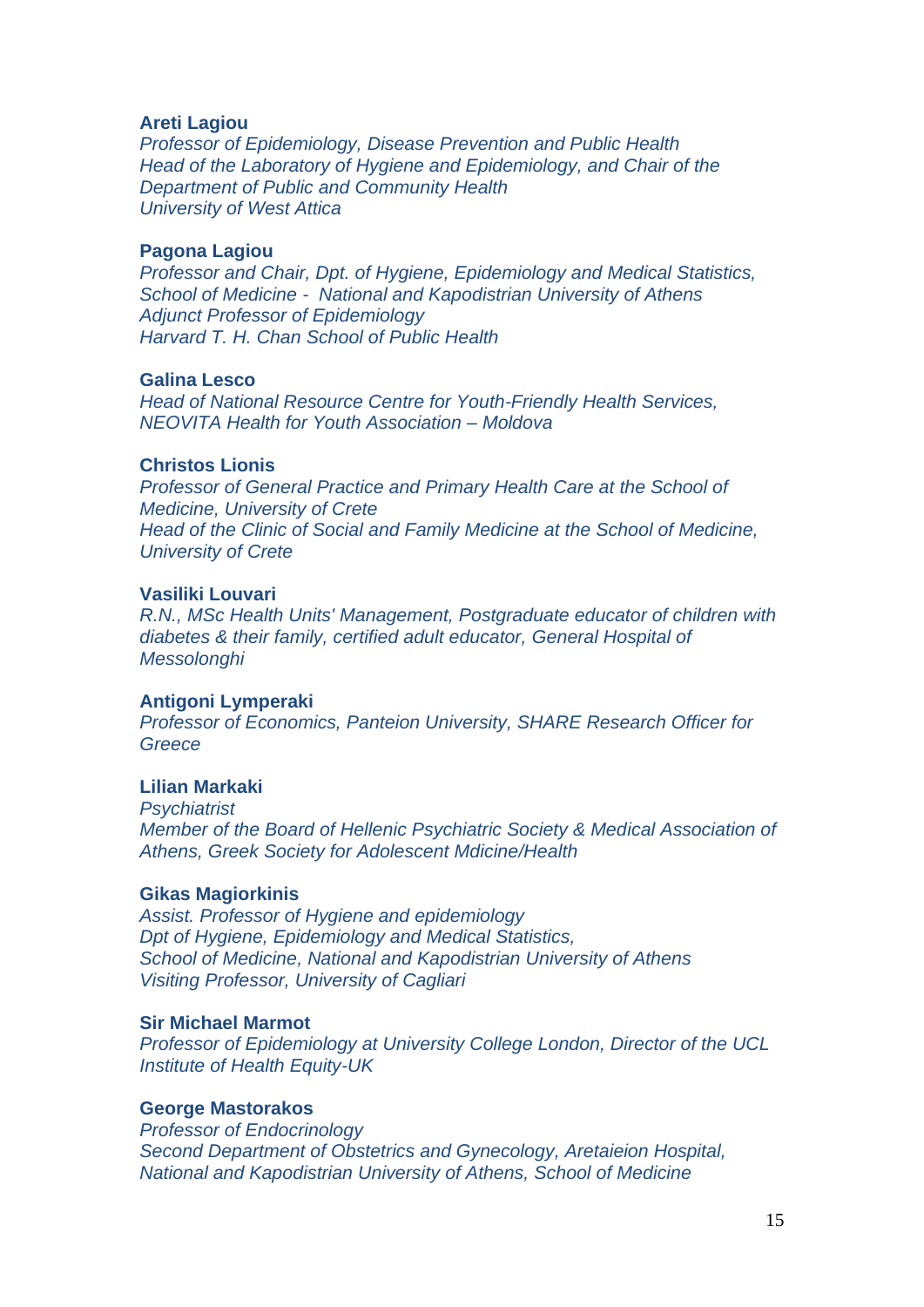### **Maria Medvedchikova**

*Health education project coordinator, UNESCO Institute for information technologies in education (IITE)*

### **Michael Meimaris**

*Professor Emeritus, Faculty of Communication and Media Studies, NKUA Immediate Past Member of the Board of the UNESCO Institute for Information Technologies in Education (IITE)*

### **Spyros Michaleas**

*PhD, Research Associate, Dpt of History of Medicine and Medical Ethics, Medical School, National and Kapodistrian University of Athens, Greece*

### **Pierre-André Michaud**

*Honorary Professor and Vice-Dean, Faculty of Biology & Medicine, University of Lausanne Founder of the Multidisciplinary Unit for Adolescent Health and the Euteach program Independant consultant in school & adolescent health and in medical education – Switzwerland*

### **Heracles Moskoff**

*PhD, London School of Economics Minister Expert Counselor at the Ministry of Foreign Affairs of Greece*

### **Iordanis Mourouzis**

*Assoc. Professor of Pharmacology, Medical School, National and Kapodistrian University of Athens - Greece*

### **Despoina Mylonaki**

*MD, PhD General Surgeon Laparoscopic and Robotic surgery- Athens, Greece*

### **Matina Pagoni**

*Chair of the Board of Hellenic Society of Internal Medicine Director of Internal Medicine Dpt, General Hospital of Athens «G. Gennimatas » Scientific Head of Lipid Clinic, General Hospital of Athens «G.Gennimatas» President of Association of Doctors of Athens and Piraeus Vice President of OENGE*

### **Eleni Panagouli**

*Pediatrician, Phd Academic Fellow of MSc "Strategies of Developmental and Adolescent Health", School of Medicine, National and Kapodistrian University of Athens , Greece*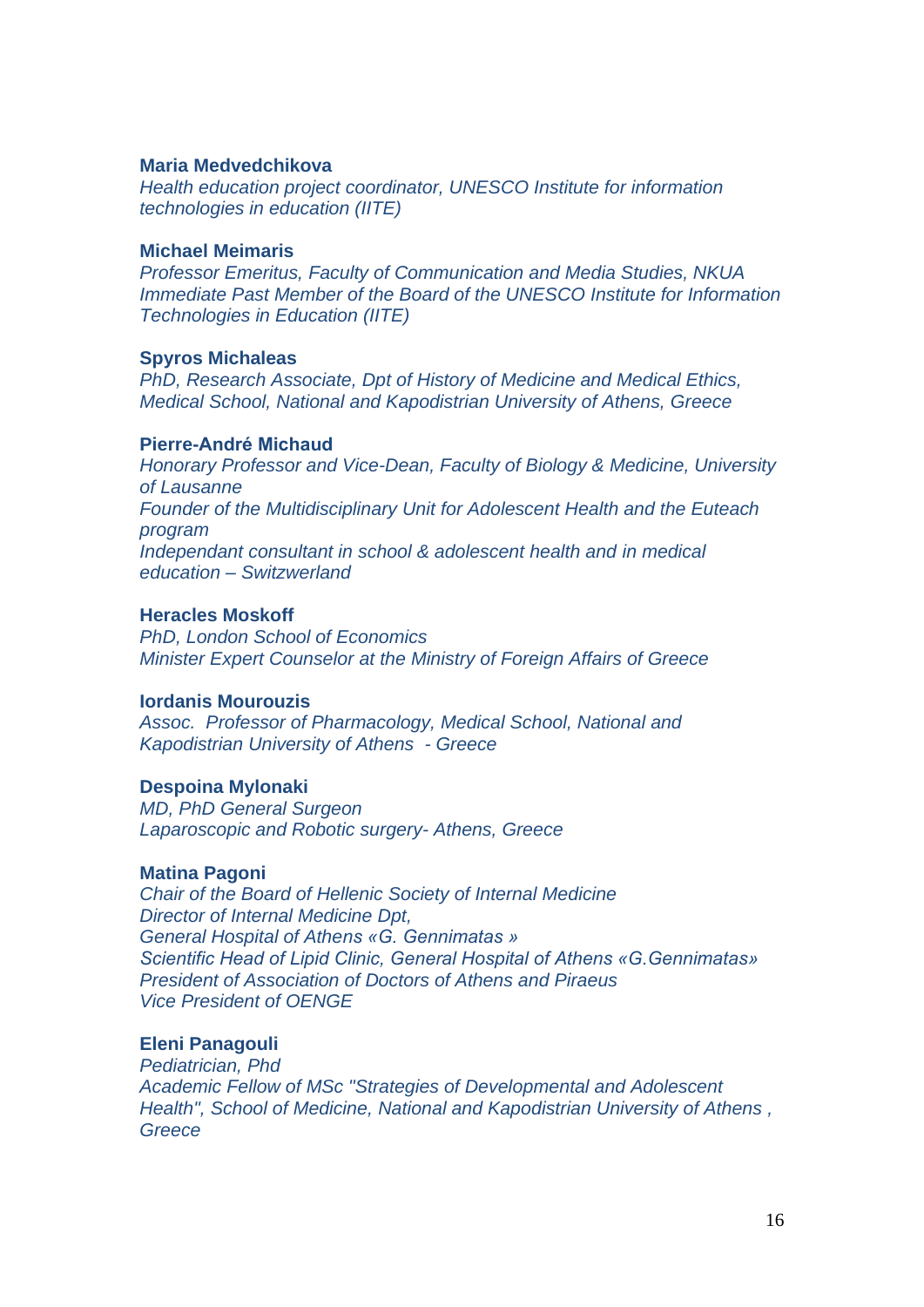### **Stavroula Papadakou**

*Pediatrician-Developmental Pediatrics Former Coordinator - Director of Pediatric Dpt Asklipieio Voula Vice President of the Board "Spyros Doxiadis" Unit & Vice President of the Greek Society of Adolescent Medicine/Health*

### **Pinelopi Papadopoulou**

*Clinical Psychologist MSc "Strategies of Developmental and Adolescent Health", School of Medicine, University of Athens, Greece*

## **Panayiotis J. Papagelopoulos,**

*MD, DSc, FACS Professor & Chairman, First Department of Orthopedics, Athens University Medical School Director, Orthopaedic Research and Education Center "Panayotis N. Soucacos", Attikon University General Hospital, Athens Greece*

## **Charalampos Papageorgiou**

*Professor Emeritus of Psychiatry National and Kapodistrian University of Athens, Greece*

## **Dimitrios Paraskevis**

*Assoc. Professor of Epidemiology - Preventive Medicine, Laboratory of Health Epidemiology and Medical Statistics, School of Medicine, National and Kapodistrian University of Athens, Greece*

## **Anna Pardalis**

*Pediatrician MSc "Strategies of Developmental and Adolescent Health", School of Medicine, National and Kapodistrian University of Athens , Greece*

## **Emmanouil Pikoulis**

*Dean of School of Health Sciences Professor & Chairman of the 3rd Department of Surgery, "Attikon" University General Hospital School of Medicine, National and Kapodistrian University of Athens, European Jean Monnet Chair in Humanitarian medicine and response in action (2020-2023)*

### **Yulia Plakhutina**

*MA, National Health Education Programme Officer, UNESCO IITE*

### **Fοtini Polichroni**

*Assoc. Professor in Educational Psychology. National & Kapodistrian University of Athens, Greece*

## **Tzannis Polykandriotis**

*R.N., R.N.M.H., MSc, P Dip (Ed), Psychiatric Hospital of Attica, General Secretary of the Hellenic Regulatory Body of Nurses.*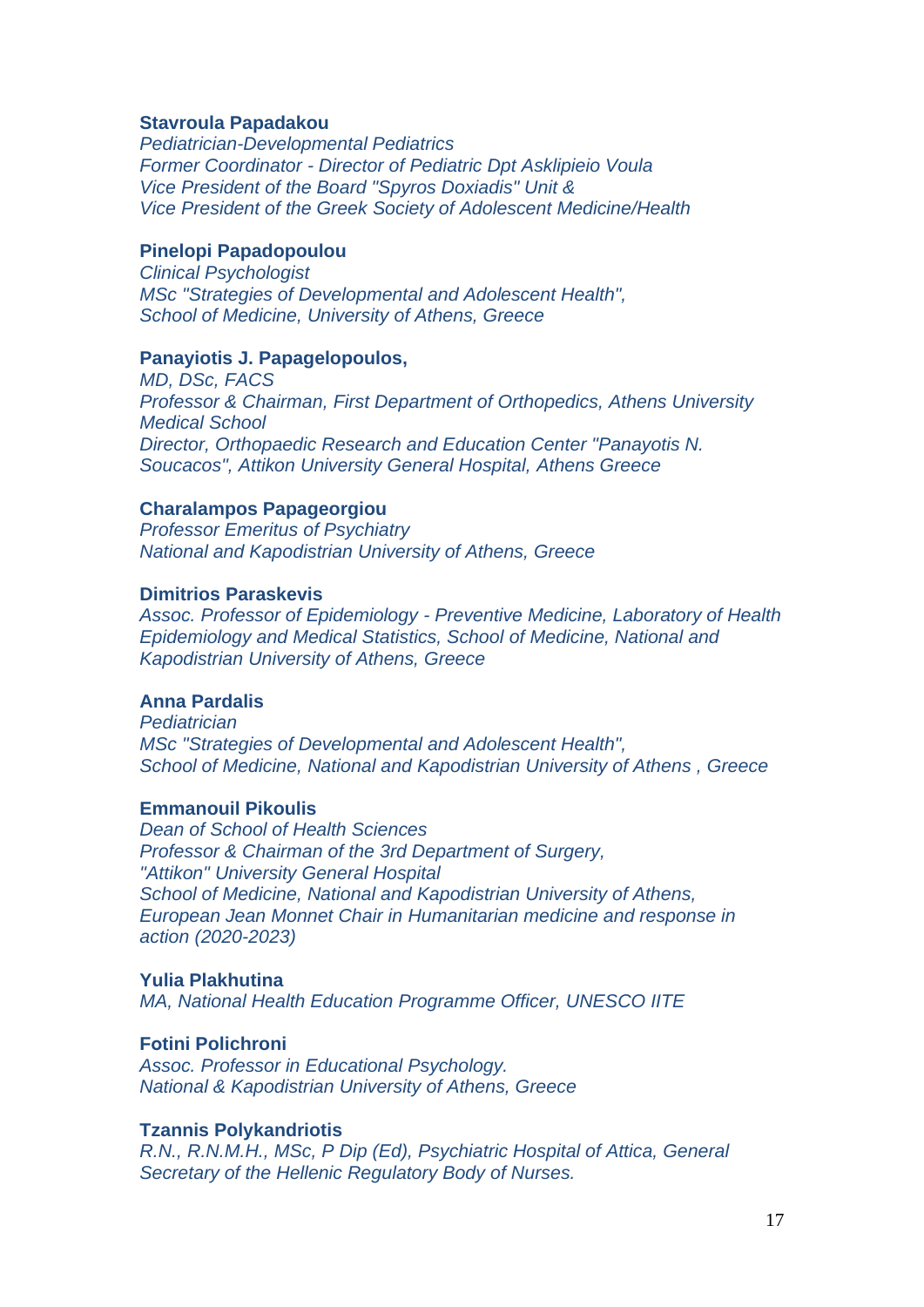### **Theodora Psaltopoulou**

*Professor of Epidemiology and Preventive Medicine Dpt of Clinical Therapeutics, School of Medicine, National and Kapodistrian University of Athens, Greece*

### **Sofia Psarouli**

*R.N., MPH, Clinical Nursing Trainer, School Nurse, Primary School «Agios Vasileios», of Patras.*

### **Clive Richardson**

*Professor Emeritus of the Dpt of Economic and Regional Development, Panteion University, Athens, Greece*

## **Elena Riza**

*MPH, MSc, PhD, DLSHTM Epidemiologist- Public Health Specialist Research & Teaching Faculty Dept Hygiene, Epidemiology & Medical Statistics School of Medicine, National and Kapodistrian University of Athens*

## **Emmanuel Roilidis**

*Professor of Pediatrics-Infectious Diseases Director of the 3 rd Department of Pediatrics Aristotle University of Thessaloniki, Greece*

### **Evanthia Sakellari**

*Assoc, Professor, Dpt of Public and Community Health, Laboratory of Hygiene and Epidemiology, University of West Attica.*

#### **Eileen Scott**

*Health Intelligence Principal, Public Health Scotland*

#### **Theodoros Sergentanis**

*Assist. Professor of Epidemiology and Research Methodology, Department of Public Health Policies, University of West Attica, Athens, Greece MSc "Strategies of Developmental and Adolescent Health", School of Medicine, National and Kapodistrian University of Athens , Greece*

### **Nikolaos Skenteris**

*Assoc. Professor of Pediatrics-Social & Developmental Pediatrics, School of Medicine of the University of Thessaly- Greece*

## **Chara Spiliopoulou**

*Professor of Forensic Medicine and Toxicology School of Medicine, National and Kapodistrian University of Athens , Greece*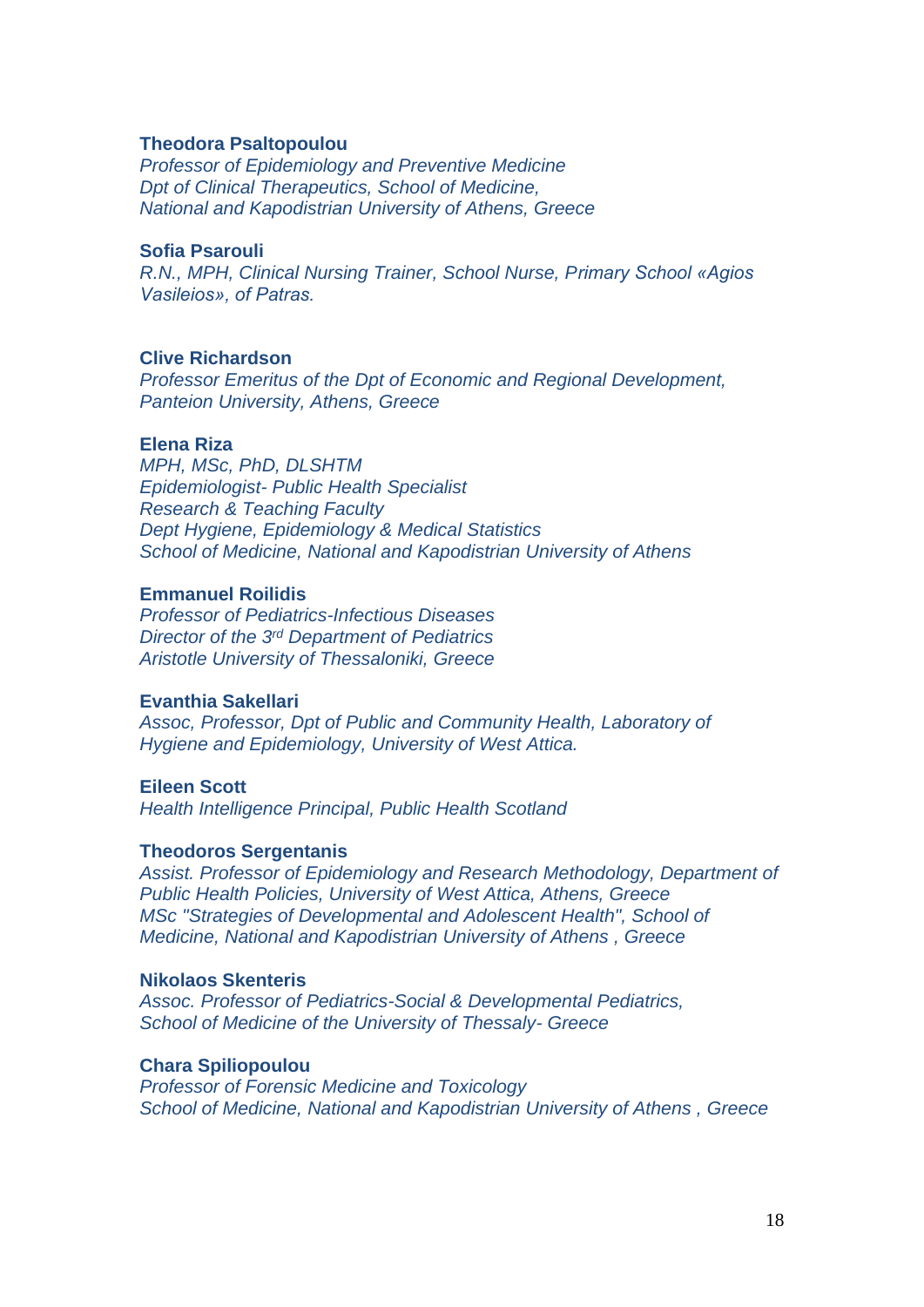### **Androniki Stavridou**

*Military Psychologist, MSc, Hellenic Army Academy, MSc "Strategies of Developmental and Adolescent Health", School of Medicine, National and Kapodistrian University of Athens , Greece,*

## **Pilios -Dimitris Stavrou**

*Assist. Professor of Psychology National and Kapodistrian University of Athens , Greece*

## **Nikos Stefanis**

*MD, FRANZCP, Professor of Psychiatry, School of Medicine,National and Kapodistrian University of Athens Vice-director of the University Mental Health Research Institute, Greece*

#### **Susanne Stronski**

*Pediatrician, MSc of Public Health, Independent Consultant Child and Adolescent Health, School Health*

## **Athanasios Thirios**

*Pediatrician, Academic Fellow of MSc "Strategies of Developmental and Adolescent Health", School of Medicine, National and Kapodistrian University of Athens , Greece*

### **Nikos Thomaidis**

*Professor of Analytical Chemistry National and Kapodistrian University of Athens, Greece*

## **Robert Thomson**

*MD, Public health specialist Geneva Foundation for Medical Education*

## **Emmanuel Tsalamanios**

*Child Psychiatrist, Director (NHS). Dpt of Child and Adolescent Psychiatry "Asklepieio Voulas" General Hospital*

### **Athanasios Tsaraklis**

*Dermatologist Venereologist, PhD Sotiria Hospital, Athens Greece*

### **Efrosyni Tsekoura**

*Pediatrician- Neonatologist-Developmental Pediatrics Director of the Pediatric Department, "Asklepieio Voulas" General Hospital Honorary Fellow in Neonatal Neurology, Hammersmith Hospital, Imperial College UK*

## **Artemis K. Tsitsika**

*Assoc. Professor of Pediatrics-Adolescent Health Chair of the MSc "Strategies of Developmental and Adolescent Health"*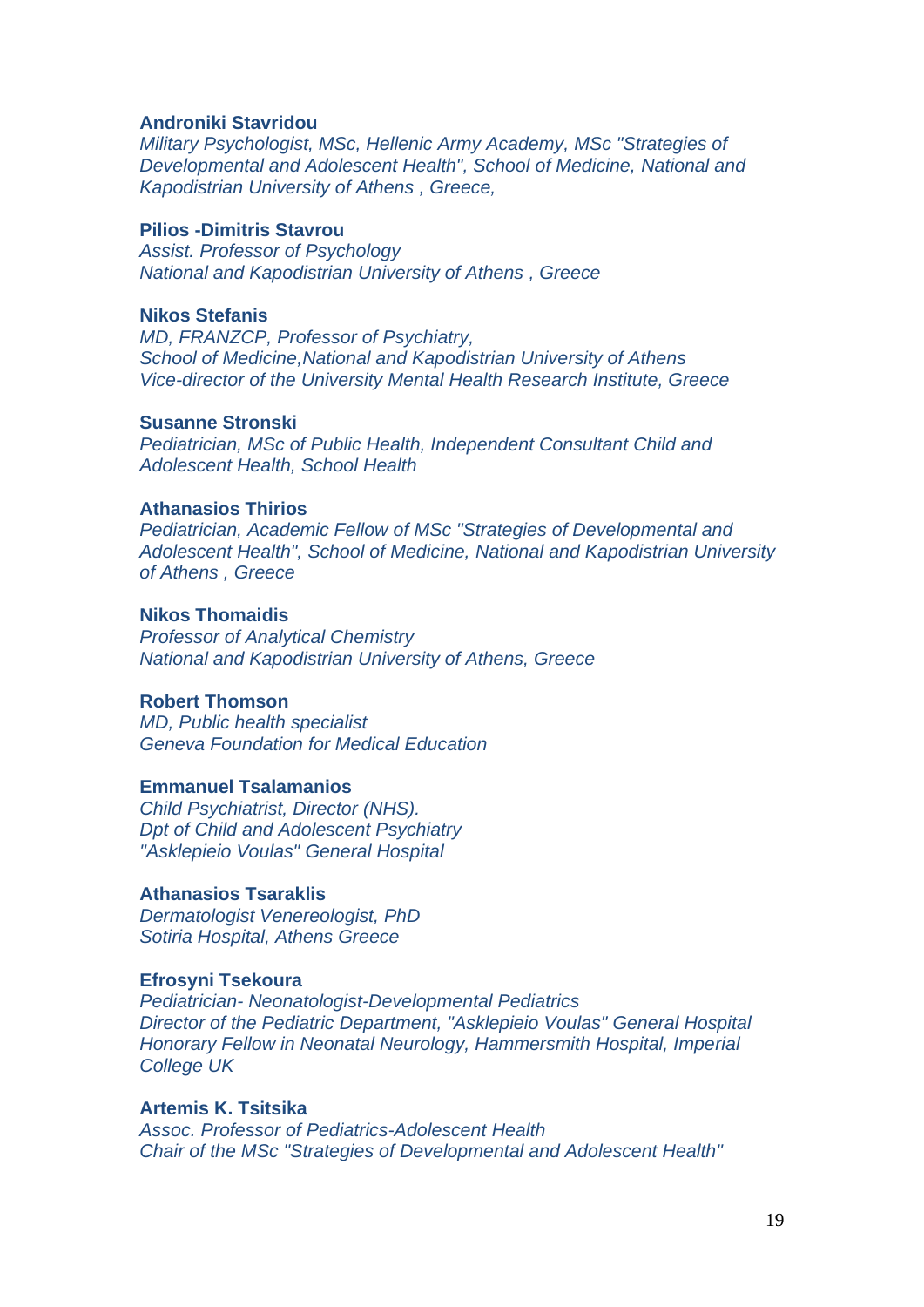*Scientific Head of WHO Youth Friendly Services Programs of the National and Kapodistrian University of Athens and Train the Trainer Curriculums of the Greek Ministry of Health President of the Greek Society of Adolescent Medicine/Health*

## **Maria Tsolia**

*Professor of Pediatrics - Infectious Diseases Director of the 2nd Dpt of the National and Kapodistrian University of Athens, "P. & A. Kyriakou" Childrens' Hospital, Athens-Greece*

## **Agis Tsouros**

*Former Director of Policy and Governance for Health and Wellness at the WHO Of Europe*

#### **Elina Turalieva**

*Chief Editor and manager, TEENS.KG youth media*

#### **Chara Tzavara**

*Biostatistics, Academic fellow of Laboratory of Hygiene, Epidemiology and Medical Statistics,School of Medicine, National and Kapodistrian University of Athens , Greece MSc "Strategies of Developmental and Adolescent Health", School of Medicine, National and Kapodistrian University of Athens , Greece*

### **Efthalia Tzila**

*Child psychiatrist, Academic Fellow MSc "Strategies of Developmental and Adolescent Health", School of Medicine, National and Kapodistrian University of Athens, Greece*

#### **Theodoros Vassilikopoulos**

*R.N., MSc, PhD(c), School Nurse, Special Elementary School of Pyrgos.*

## **George Vartzelis**

*Assoc. Professor of Pediatric Neurology, Athens Medical School, National and Kapodistrian University of Greece*

## **Russell Viner**

*Professor of Adolescent Health, UCL Great Ormond St. Institute of Child Health, London, UK*

### **Nikolaos Vlahos**

*Professor of Obstetrics and Gynecology and Assisted Reproduction* Director of the 2<sup>nd</sup> Dpt of Obstetrics/Gynecology-*National and Kapodistrian University of Athens School of Medicine "Aretaion" University Hospital of Athens Vice President of the Directory Board of the Greek Society of Adolescent Medicine/Health*